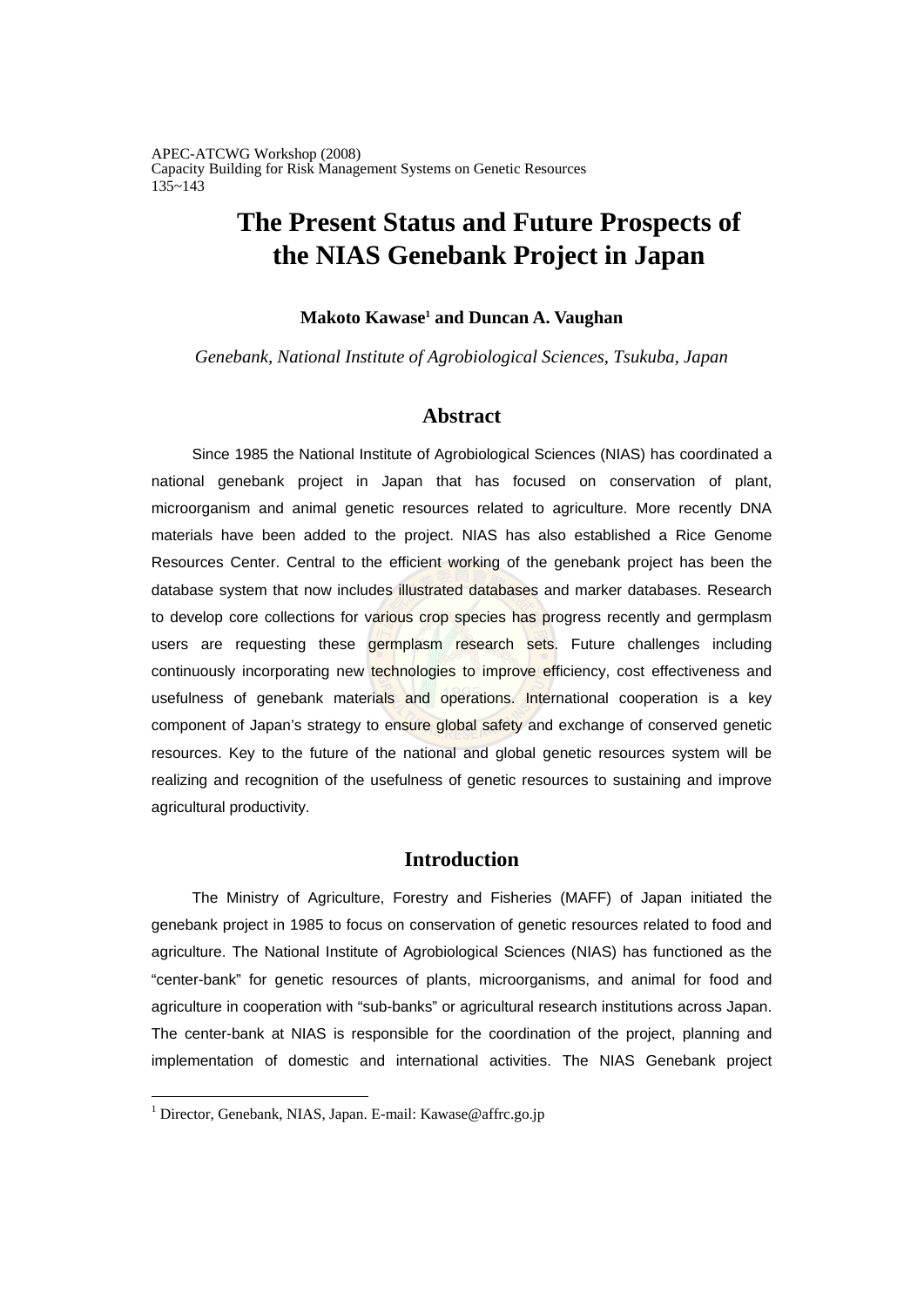activities encompass collection, conservation, characterization and distribution of genetic resources including agricultural plants, microorganisms and domesticated animals. In the 1990's it became apparent that DNA was a necessary component of the center-bank at NIAS to reflect progress in plant genomics and genome informatics and this aspect became incorporated into the genebank project. In 2003 a new center was established the Rice Genome Resources Center to provide retro-transposon-mediated insertion mutant lines of rice, useful rice experimental materials for genetic analysis such as recombinant inbred lines, and full-length rice cDNA clones, and rice genome information and analytic tools. Now NIAS has a genebank that coordinates plant, animal, microorganism and DNA genetic resources related to food and agriculture and a Rice Genome Resources Center.

## **Present status on plant genetic resources for food and agriculture (PGRFA) in the NIAS Genebank project**

The Plant Section of the NIAS Genebank project conducts exploration, collection, characterization, evaluation, preservation, multiplication, and distribution services of PGRFA for traditional landraces, improved cultivars, breeding lines, and to some extent wild relatives to fulfill expanding demands of plant breeders and research scientists.

The plant collections conserved in NIAS genebank are included in the following 13 groups (Number of accessions as in 2008);

- \* Rice (44,224),
- \* Wheat and barley (62,333),
- \* Legumes (18,956),
- \* Root and tuber crops (8,889),
- \* Millets, other cereals, industrial crops (19,058),
- \* Grasses and forage crops (33,099),
- \* Fruit trees (10,300),
- \* Vegetables (27,224),
- \* Ornamental flowers and trees (5,873),
- \* Tea (7,547),
- \* Mulberry (2,178),
- \* Tropical and subtropical crops (418), and
- \* Others, such as herbs and spices (3,364).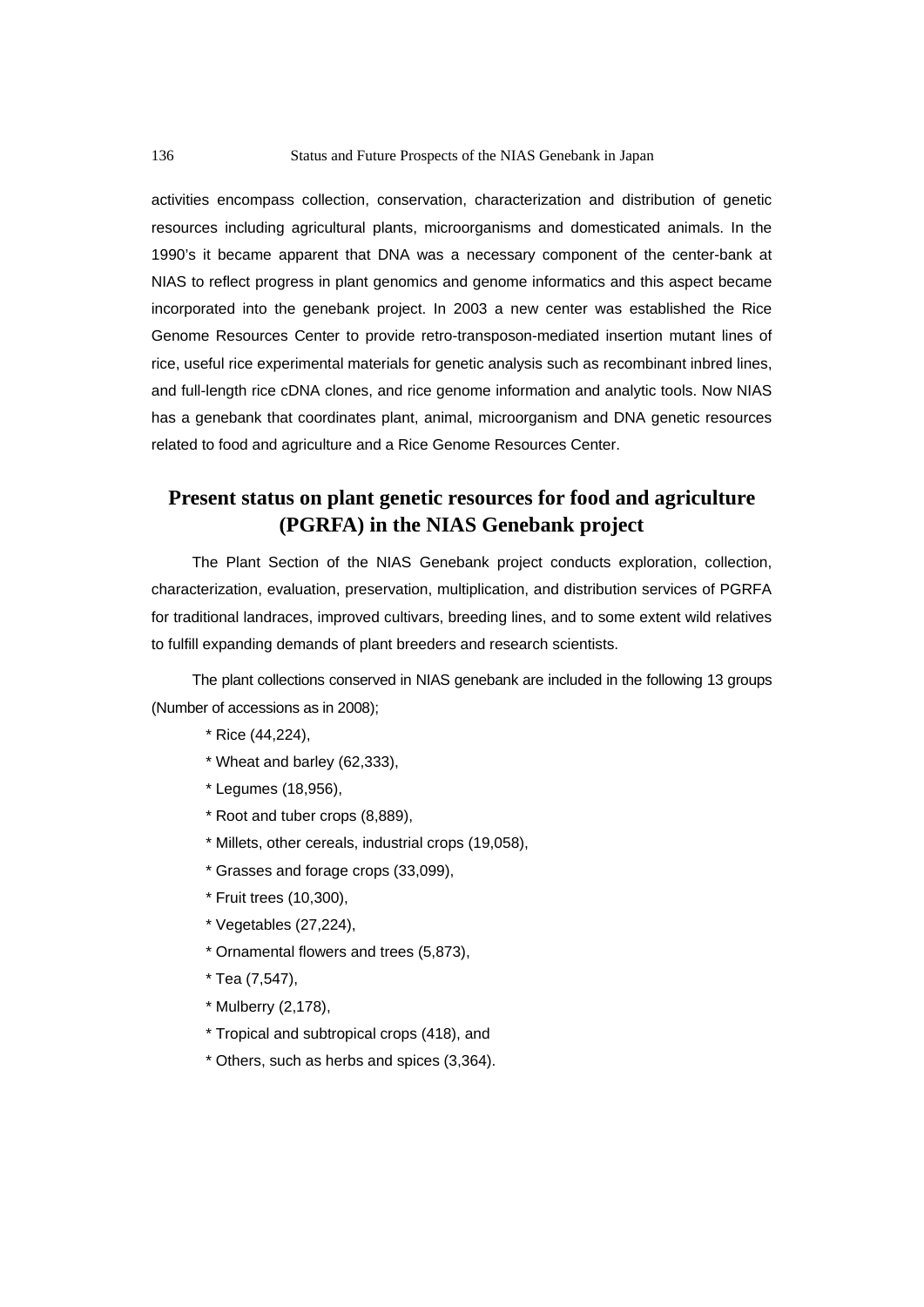The Plant Section has been dispatching both domestic and overseas exploration teams annually to survey the distribution and collect the variation of plants. The total number of newly registered PGRFA amounts to over 5,000 accessions per year, including accessions obtained by exchanges with domestic and overseas research institutes. Activities of such exploration missions can be viewed in the Annual Report on Exploration and Introduction of PGRFA at:

#### *http://www.gene.affrc.go.jp/publications.php?section=plant&type=report*.

Collected plants are identified, characterized and analyzed by researchers. Cultivation for seed multiplication is conducted at the same time. The harvested seeds are preserved in a low-temperature and low-moisture environment over the long term. The number of registered accessions is over 240,000 as of 2008.

The information on the history and properties of the registered genetic resources is added to the database and is made open to the public through the Internet. The database can be searched by property, and information on any genetic resource with the desired properties can easily be obtained at:

#### *http://www.gene.affrc.go.jp/plant/SEARCH/db/index-e.html*.

The genetic resources preserved at the NIAS Genebank can be requested for testing/research or educational purposes. Annually 5,000~10,000 accessions are distributed to both domestic and overseas research institutes, contributing to research and development. Materials from the genebank are used in analyses of genetic, physiological, ecological diversity, plant breeding and as possible raw materials for food processing. Our PGRFA are expected to bring about major developments in agriculture and agricultural science through breeding programs and other procedures as exemplified by "Nipponbare" whose whole genome information was analyzed by scientists mainly based at NIAS and by "Wataribune", an old cultivar that has been underutilized but is now used as brewing rice.

Among the total of over 240,000 accessions, the NIAS center-bank conserves 156,909 accessions of which 112,015 are in the active collection. The remaining PGRFA are preserved at sub-banks. As the center-bank of the project, NIAS has two seed conservation facilities; one for long-term conservation (base collection) and another for distribution (active collection). The former is kept at –10 ºC and 30% RH, while the latter at –1 ºC and 30% RH. Each accession registered in the NIAS Genebank system is grown for multiplication and characterization, and the seed is gently dried at room temperature and preserved in the two storage facilities. The seed germinability is tested once every five-year, accessions with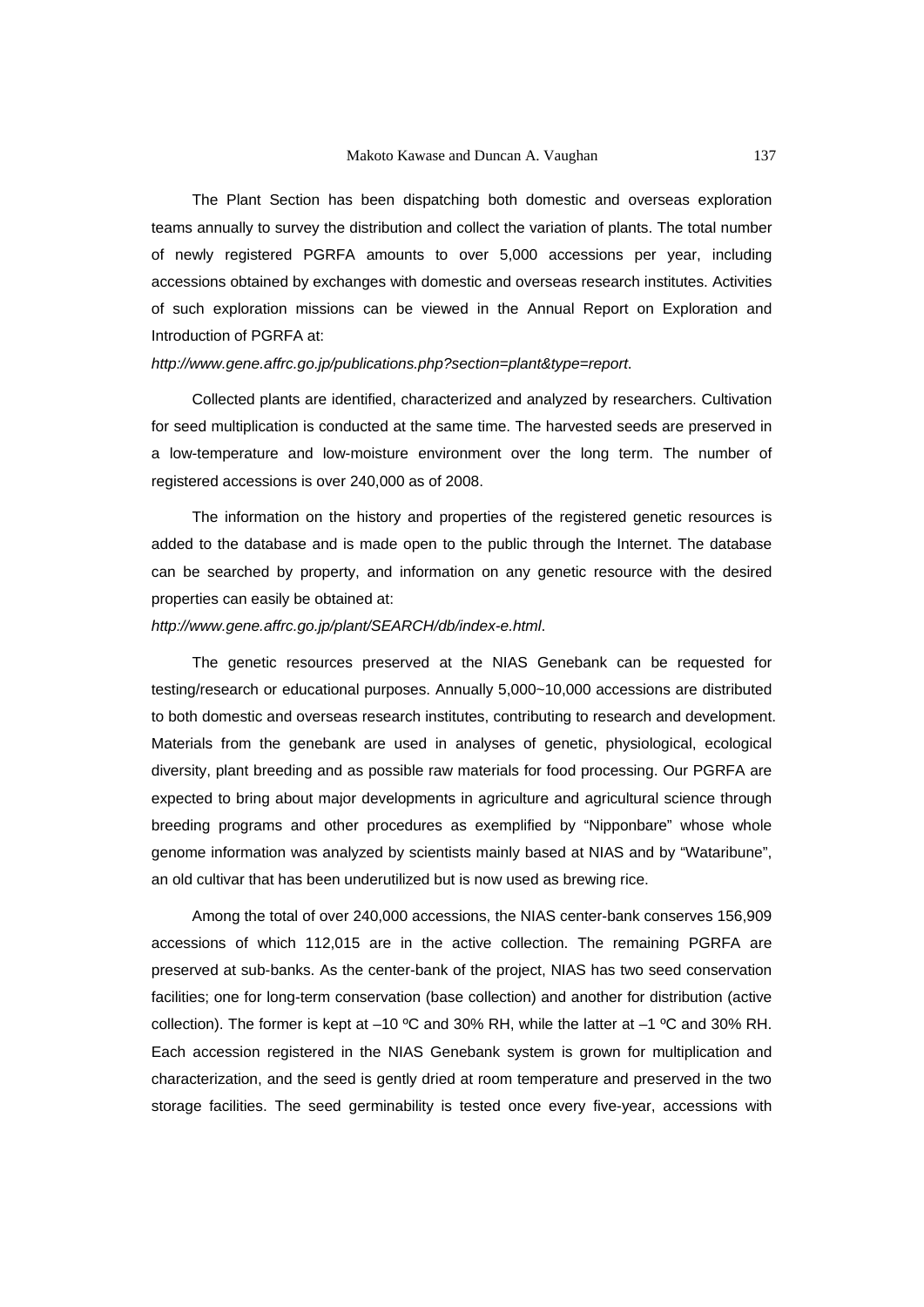germination below a set threshold or with few seeds are multiplied from the seed samples preserved at the long-term conservation facility.

Domestic and international collaborative field surveys and exploration missions are organized by the Project. Routine characterization for primary characters (basic morphological and ecological characters), secondary characters (stress tolerance) and tertiary characters (crop quality characters) are investigated mainly by specialists in subbanks according to Japanese descriptor lists. In 2007 data items totaling 120,000 (no. of accessions x characters) were recorded for primary characters, 25,000 for secondary ones, and 29,000 for tertiary characters. In addition, new characterization trials, pre-breeding or genetic enhancement, and selection of core collection or special germplasm research sets of genetic diversity are supported by the genebank project based on research proposals. Examples of recent research of genebank project scientists related to core collections can be found in the following publications: Kojima *et al*., 2005 in rice; Sangiri *et al*. 2007 in mungbean; and Xu *et al*. 2008 in azuki bean. About 5000 PGRFA accessions are multiplied annually for seed crops. Cryopreservation has successfully been performed for about 1500 mulberry accessions. Research is currently being conducted to improved cryopreservation technology for different PGRFA such as Chrysanthemum and Juncus species.

The NIAS genebank project intends to expand the active collection that is available for users. After the CBD came into effect in 1993, the genebank project has been careful regarding sovereign rights and intellectual property rights on PGRFA, since our policy is compliance, accountability and ethics. For that reason we have precisely examined each accession regarding status. We are striving to ensure whole information of accessions conserved in the NIAS Genebank is available and all collections are able to distribute for requester.

The NIAS Genebank has the responsibility to distribute the PGR for breeding, research, and educational purposes to the breeders and scientists of research institutions in Japan and international request. For scientists who are interested in germplasm related to food and agriculture within the NIAS Genebank system, they are directed to the databases that provide full details of how to request materials in each category of genetic resource. The databases including information on passport data, evaluation as well as more general information on genetic resources in the NIAS Genebank that can be found at this web site at: *http://www.gene.affrc.go.jp/databases\_en.php*.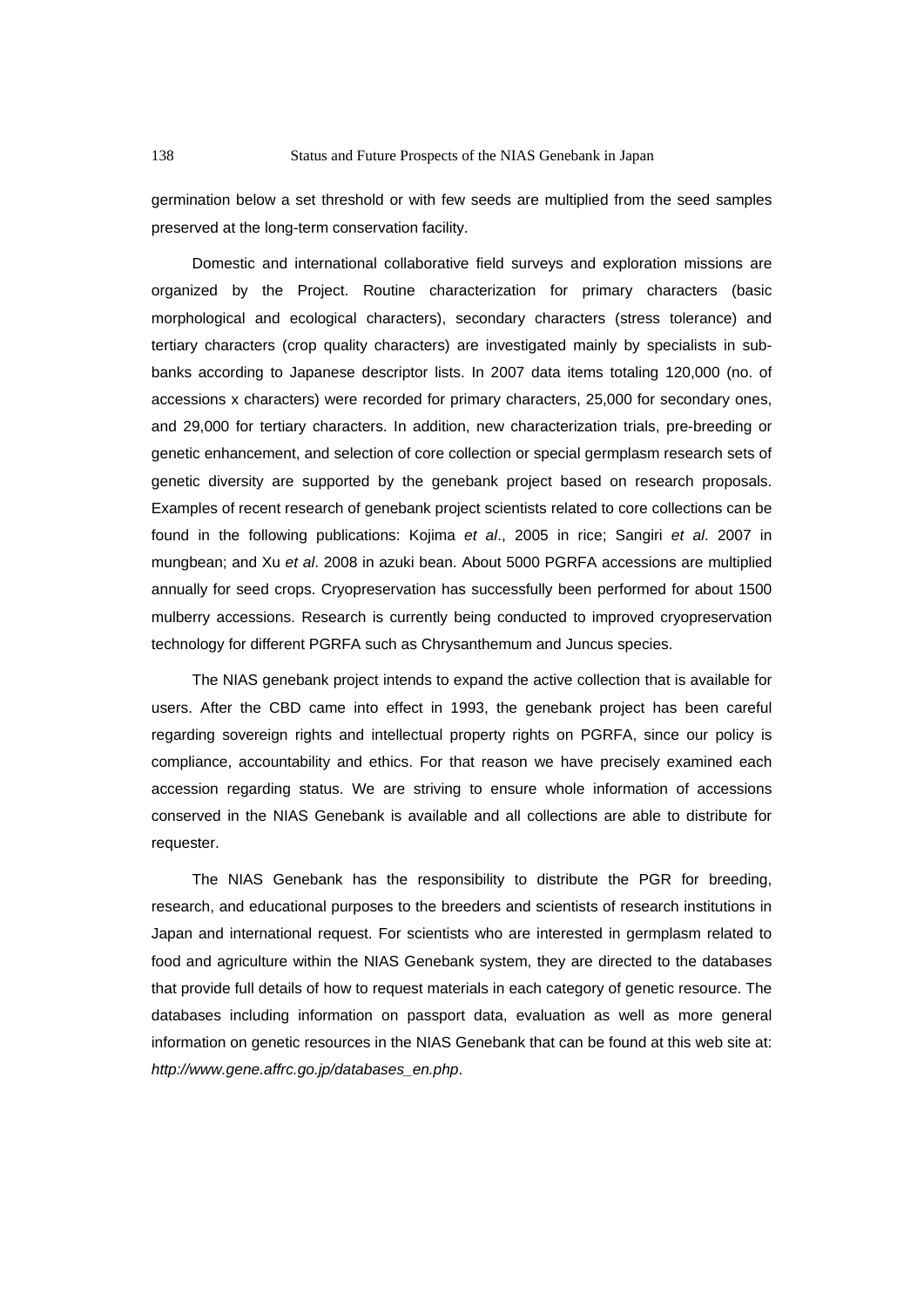# **Future prospect of the NIAS Genebank in relation with international research cooperation**

Japanese scientists are eager to establish cooperative linkages and exchange genetic resources with other countries.

### *International relations of the NIAS Genebank project*

The NIAS Genebank actively participates in collaborative activities with other countries in relation to surveys and research related to agricultural related genetic resources. In all activities related to conservation of genetic resources the NIAS Genebank follows the international community norms and national regulations. Plant and microorganism germplasm within the NIAS Genebank system collected in Japan is available for research purposes.

In addition to exchanges of PGRFA and their information, four different kinds of international cooperation program are incorporated into the NIAS Genebank project – joint explorations, a cooperative research programs especially related to *in situ* conservation of PGRFA with developing countries, overseas multiplication and evaluation of PGRFA, and international workshops on PGRFA.

Approximately four missions are dispatched overseas annually to conduct exploration and collection of PGRFA in collaboration with scientists in other countries. The plant materials collected in each country are always divided into two sets: one set is transferred to Japan based on the material transfer agreement (MTA) between Japan and the country and another set is conserved in the country. The duplication of conserved genetic resources is beneficial to researchers of both countries. This has always been the practice since the beginning of the NIAS Genebank project. Such joint exploration enhances conservation and understanding of PGRFA, increases mutual understanding and provides a basis for further research cooperation.

Regarding the conservation of wild species, it is often difficult to preserve their diversity *ex situ* within a genebank and *in situ* conservation is necessary. The project of NIAS Genebank is consisting of a special program to encourage researchers in developing countries to survey the status of populations in the field and monitor them in cooperation with Japanese scientists at the sites as well as analysis of the populations by molecular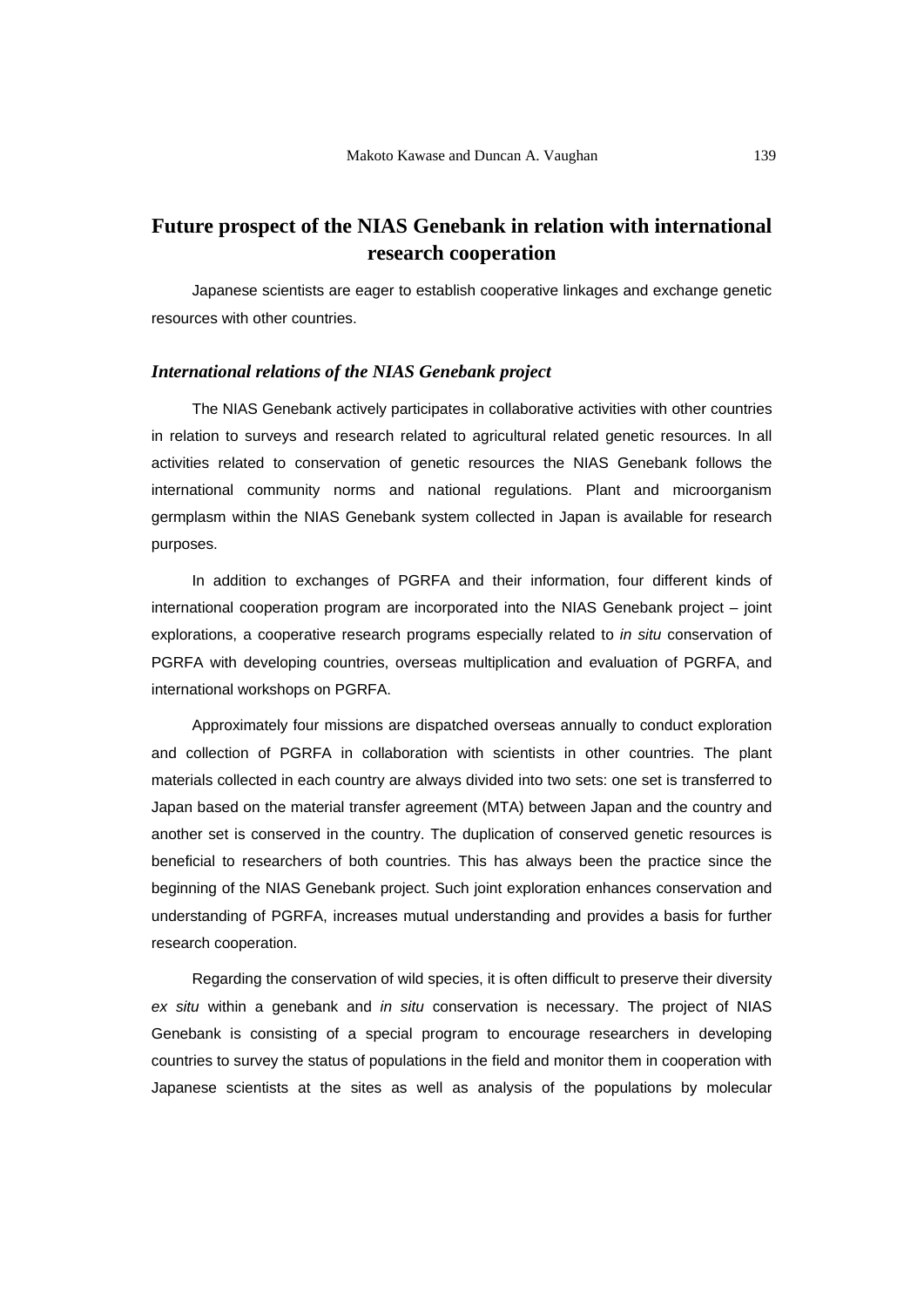techniques at NIAS and other related institutions. This reciprocal approach helps *in situ*  conservation of PGRFA, especially wild relatives of cultivated plants, and also assists capacity building of researchers in collaborating countries. *In situ* conservation research activities of the NIAS on wild legumes and wild rice were started in collaboration with the Plant Genetic Resource Centre (PGRC) of Sri Lanka in 2000. Japanese researchers joined the missions in Sri Lanka to monitoring genetic structure of wild *Vigna* species and wild *Oryza* species. While Sri Lankan researchers who participated in the program could learn various molecular techniques in Japan as well as join collecting missions in Japan (Jayasuriya and Vaughan, 2003). An *in situ* conservation project on *Fagopyrum* species sponsored by Bioversity International (then IPGRI) was conducted in Nepal from 1999 to 2001 in a similar manner. Genetic diversity of the wild species *F. cymosum* successfully identified the populations most suitable for *in situ* conservation of this species. Indonesian and Korean researchers have participated in a similar program on sweet potato (*Ipomoea batatas*) and *Perilla* species, respectively.

An overseas multiplication and evaluation program has been initiated to ensure sufficient quantity of quality seeds for the secure conservation of PGRFA in the NIAS Genebank, since it is difficult to grow certain crop species under the climatic conditions of Japan. Japan and the collaborating country can share both the multiplied seeds and obtained characterization and evaluation data. For example, wheat and barley genetic resources are being multiplied and evaluated in cooperation with scientists at the Vavilov Institute of Plant Industry, Russia, and soybean and other food legumes genetic resources are being multiplied and evaluated in Thailand.

International workshops on PGRFA serve as a good opportunity for researchers worldwide to exchange up-to-date information and to initiate future research cooperation. For example, the International Genetic Resources Workshop supported by the genebank project of Japan titled as "The Genus *Oryza*" was held at Tsukuba from 24<sup>th</sup> to 26<sup>th</sup> September, 2003 at NIAS. In 2006, an international symposium supported by the genebank project and OECD on crop domestication and super-domestication was held in Tsukuba (Annals of Botany Special Issue in October, 2007).

### *International cooperation on PGRFA through JICA projects*

The Japan International Cooperation Agency (JICA) has implemented a series of grants-in-aid and technical cooperation projects as official development aid (ODA) of Japan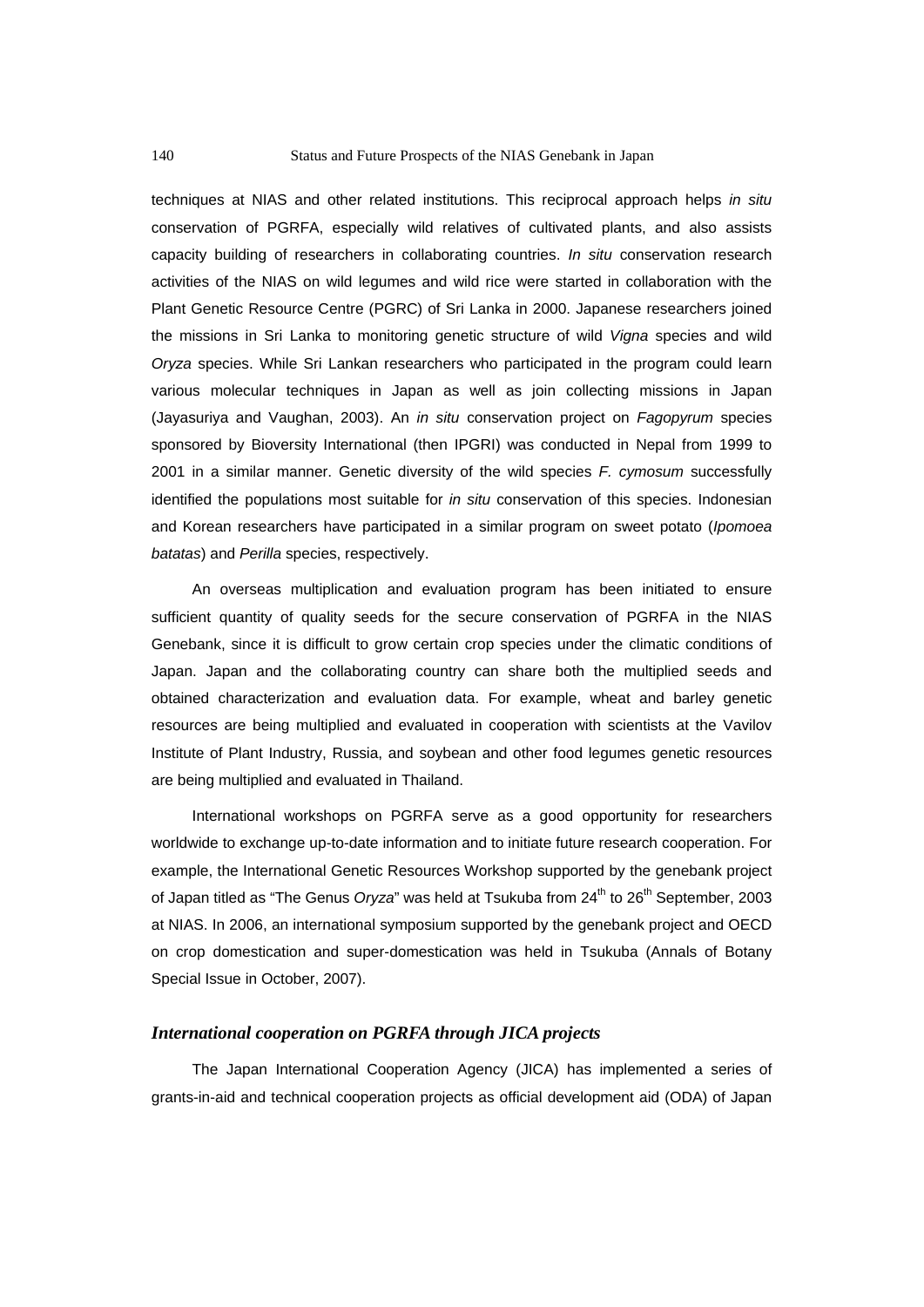in relation to PGRFA. It contributed to the establishment of genebanks in Sri Lanka, Chile, Pakistan, and Myanmar as well as scientific capacity building. As the responsible institute on PGRFA in Japan, NIAS has always participated in feasibility studies at project sites, the detailed project planning, and research coordination for smooth implementation and fruitful achievements of the JICA undertakings.

For example, construction of a Seed Bank and a technical cooperation project was planned based on collaboration between Japan and Myanmar under a scheme of JICA to collect, evaluate, and conserve agricultural PGRFA in Myanmar and to promote their use in breeding programs. The Myanmar Seed Bank was created within the Central Agriculture Research Institute (CARI) at Yezin in 1990, and a technical cooperation project was implemented as "Myanmar Seed Bank Project" from 1997 to 2002. The project objective was to develop the Seed Bank into a sustainable national genebank, and Myanmar staff and Japanese experts collaborated well to set up and improve the PGRFA management system suited to the conditions of Myanmar.

During such technical cooperation projects, long-term and short-term experts are dispatched from Japan. They make suggestions to improve the management of genebanks, supervise the research activities on genetic resources and conducted cooperative research. Young researchers in the country are invited as trainees to a 6-month JICA sponsored group-training course on genetic resources held annually based at NIAS or to an individual training course to study various aspects of genetic resources in Japan. A few excellent young researchers from a project site can apply for a MONBUKAGAKUSHO (MEXT) Scholarship to study PGRFA and related research fields at some universities in Japan.

### *Cooperation with the international framework*

The Bioversity International (previous IBPGR, later IPGRI) is the world's largest nonprofit agricultural research and training organization devoted solely to the study and promotion of agricultural biodiversity. The Government of Japan started assistance to the Bioversity International in 1979, and has been one of the main financial supporters since 1987. Japan also supported several international projects organized by Bioversity International. The NIAS Genebank was assigned by Bioversity International to be the global base genebank for Japonica cultivar group of rice.

Japanese scientists have been dispatched to carry out collaborative exploration for PGRFA in Nepal, Pakistan, Vietnam, Mongolia and other countries based on the special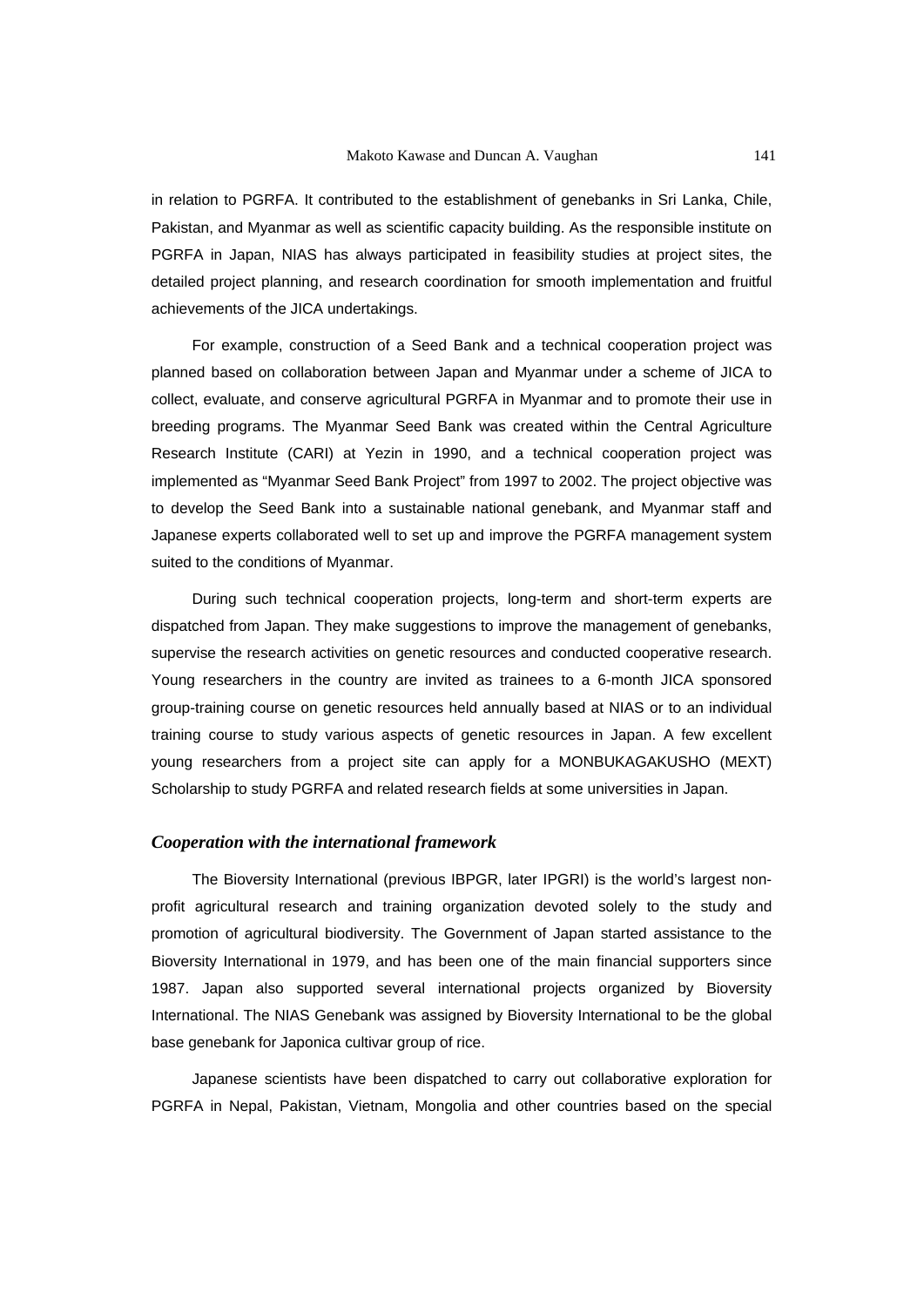funds provided by the Ministry of Foreign Affairs (MOFA) of Japan to Bioversity International. The materials collected were divided into three sets for conservation by the countries explored, Japan, and Bioversity International.

Bioversity International and Japanese agricultural research institutes have cooperated for holding international meetings. For example, the NIAS cooperated with Bioversity International in holding international symposia on several underutilized crop genetic resources (e.g. IBPGR, 1992). The Japan International Research Center for Agricultural Sciences (JIRCAS) and Bioversity International co-sponsored an international symposium on Cryopreservation of Tropical Plant Germplasm, held in Tsukuba (Engelmann and Takagi, 2000).

### *Future perspectives from Japan on international relations and PGRFA operations*

Japan is generally considered to be a gene-poor country. However, it was germplasm developed in Japan, Norin 10, which provided vital genes for the green revolution in wheat. This illustrates that so-called gene-rich and gene-poor countries depends very much on what you are looking for in germplasm.

Japan has been an active partner in all the major international developments related to PGRFA and biodiversity. The CBD will meet in Nagoya in 2010. The global consensus related to PGRFA is changing. An International Treaty on PGRFA came into force in 2004. A Trust Fund to assist sustainable conservation of PGRFA is now established. Japan will continue to be an active partner in these international activities related to PGRFA and biodiversity in the future.

Japan has established strong collaborative relationships with many countries over the past decades in relation to PGRFA. Japan seeks to extend these linkages to other countries by helping capacity building and importantly understanding plant genetic resources and developing safe sustainable means of their conservation.

The future challenges include sustaining concern for the never-ending job of PGRFA conservation that means countering funding fatigue. To sustain funding for genebank operations it is necessary to be proactive in explaining that efficient and effective genebanks are the foundation upon which future agricultural development and thus food security depends. It is also necessary that genebanks evolve quickly to keep up with technological developments to improve all aspects of genebank operations. For example, genebanks will